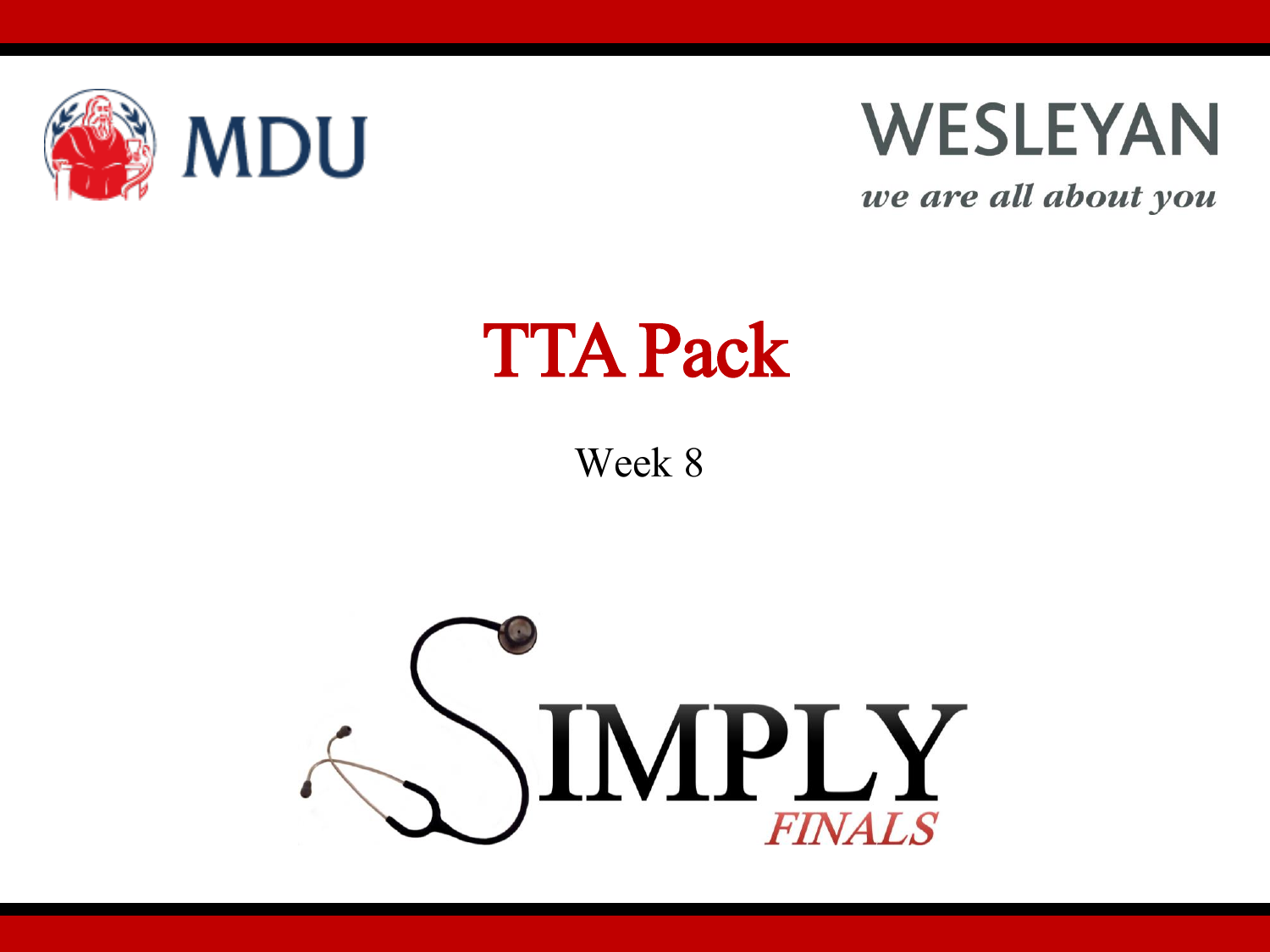#### Discount for Simply Students!

Brand new ultra-compact reflex hammer. Developed by a BL alumnus.

When stored it's the size of an iPhone 4, but extends to 25cm. Has pen clip and novel locking feature in head.

Exclusive deal to buy for £9.99.

Go to [www.medivention.net](http://www.medivention.net/) and enter code "BL1" (without quotation marks).

Valid until 31st March 2015



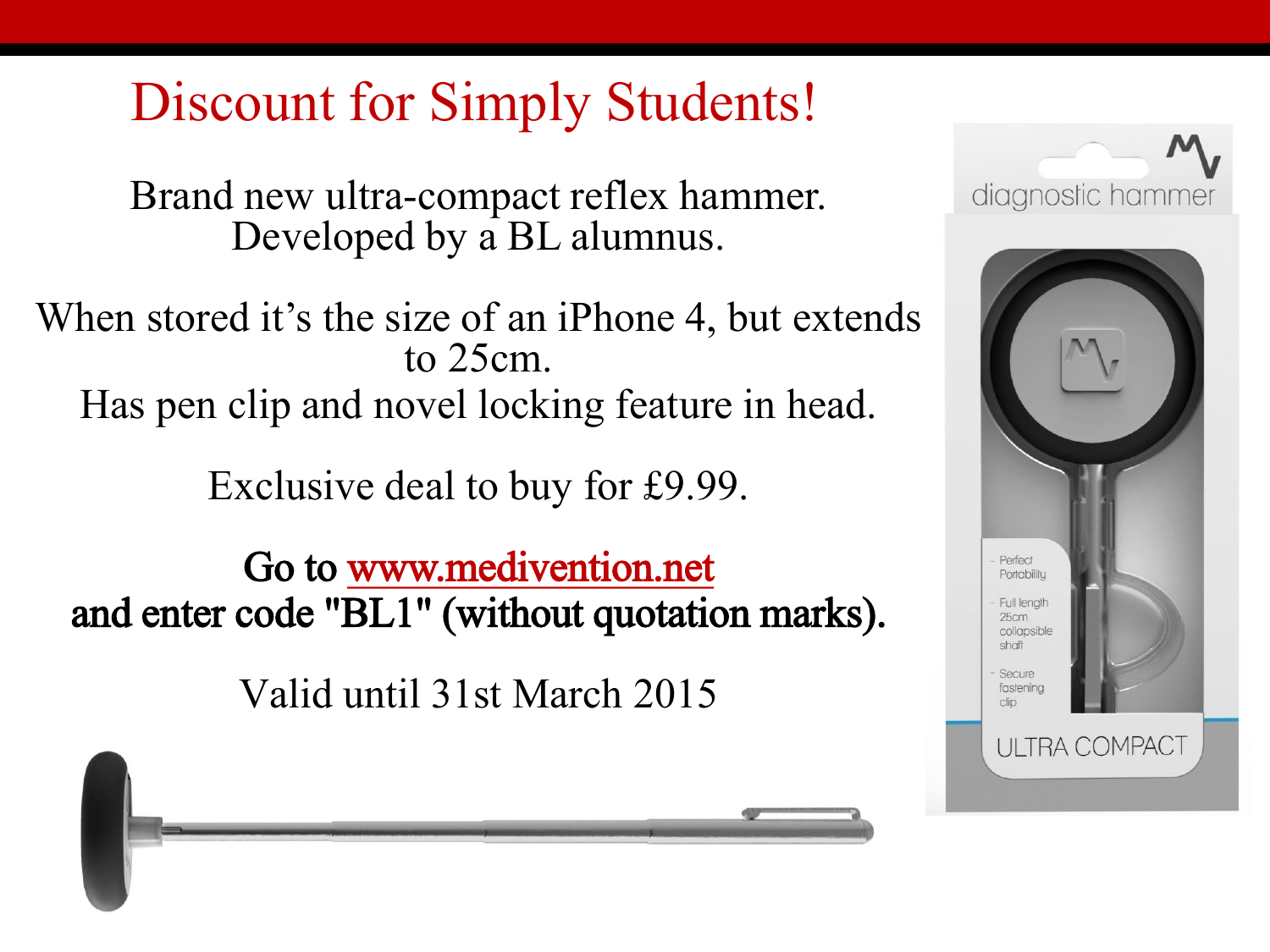#### What's been covered so far…

- ABCDE
- ABGs
- Analgesia
- **Antibiotics**
- Anticoagulant Drugs
- Asthma Drugs
- BBN/Explaining
- Blood Interpretation
- Blood Transfusion
- **Calculations**
- **Cardiology**
- Delirium
- Diabetes Drugs
- ECGs
- **Endocrinology**
- Fluid Management
- **Gastroenterology**
- HTN/HF meds
- Loss of Consciousness
- MDT/Complex Discharge
- Neuro
- Obs and Gynae
- Oxygen
- Paediatrics
- Pre-op assessment
- Psychiatry
- Renal
- Respiratory
- Rheumatology
- SBAR/Presenting
- Sepsis
- **Surgery**



Weak atrophic<br>Absent Reflex<br>Decreased ton











SIMPLY











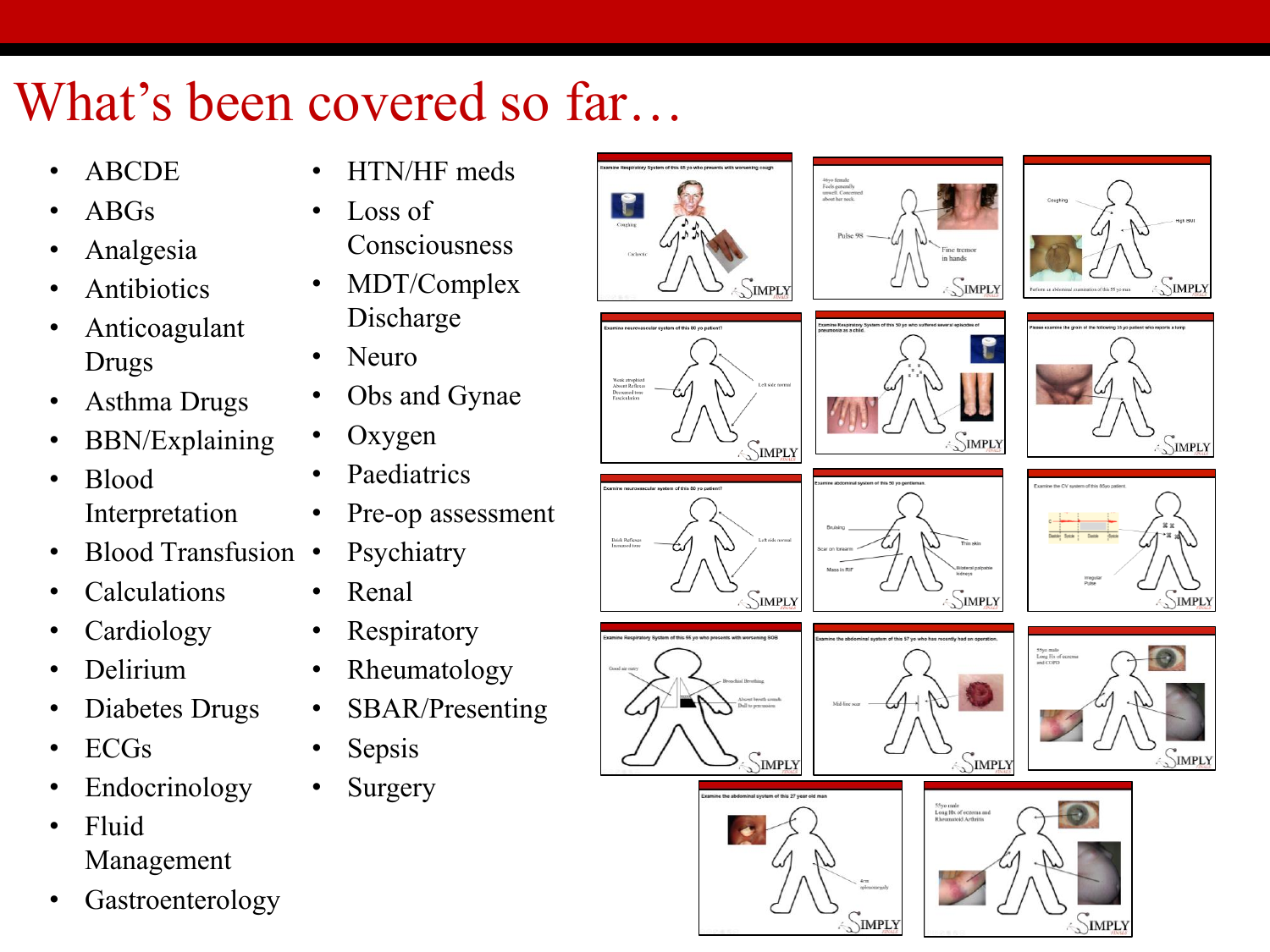### Last week's TTAs

- Review blood transfusion counselling/starting transfusion
- Review blood tests of all patients on ward
- Highlight areas of concern in revision plan

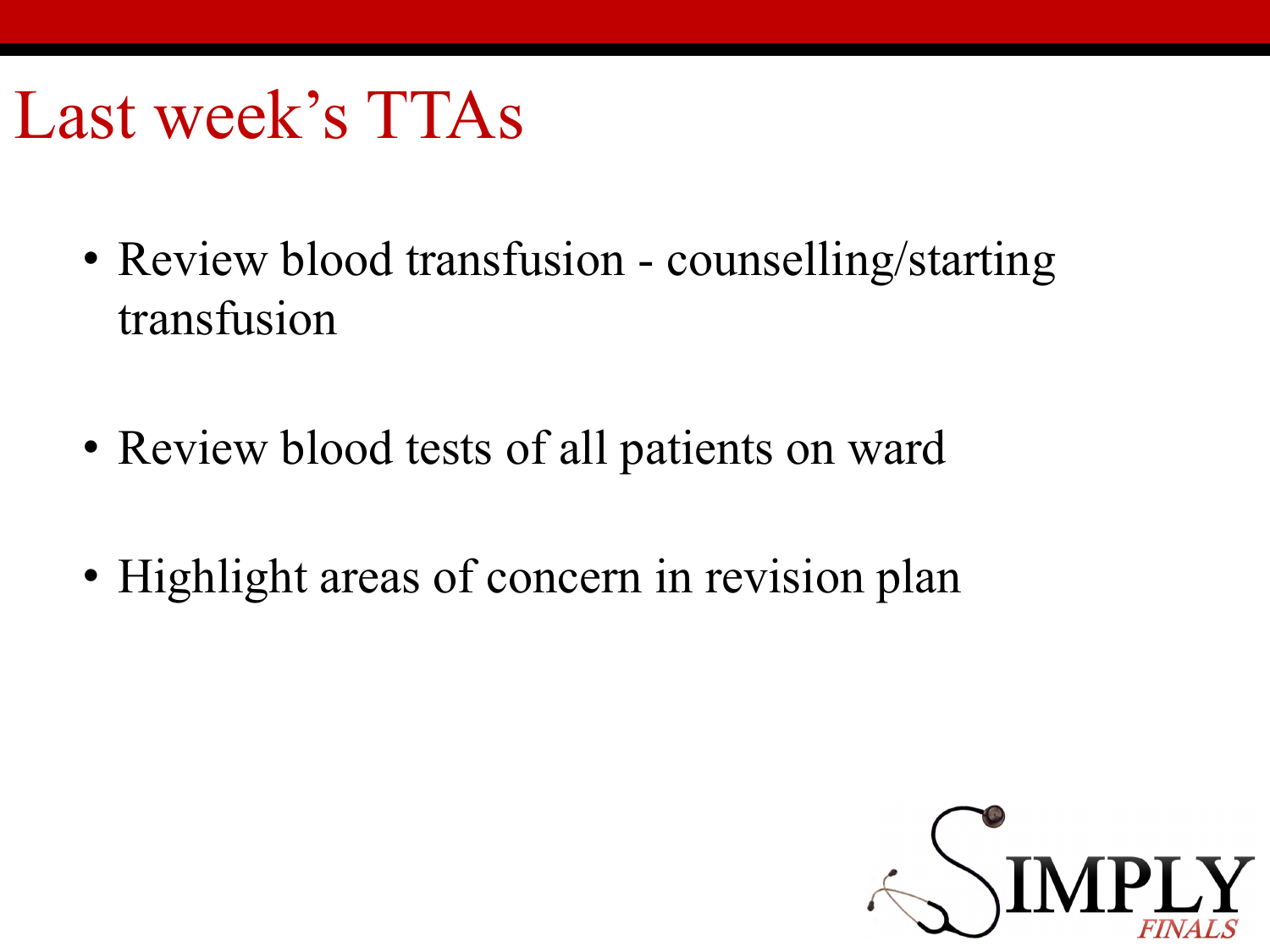**Examine the GI system of this 70 yo gentleman.** 

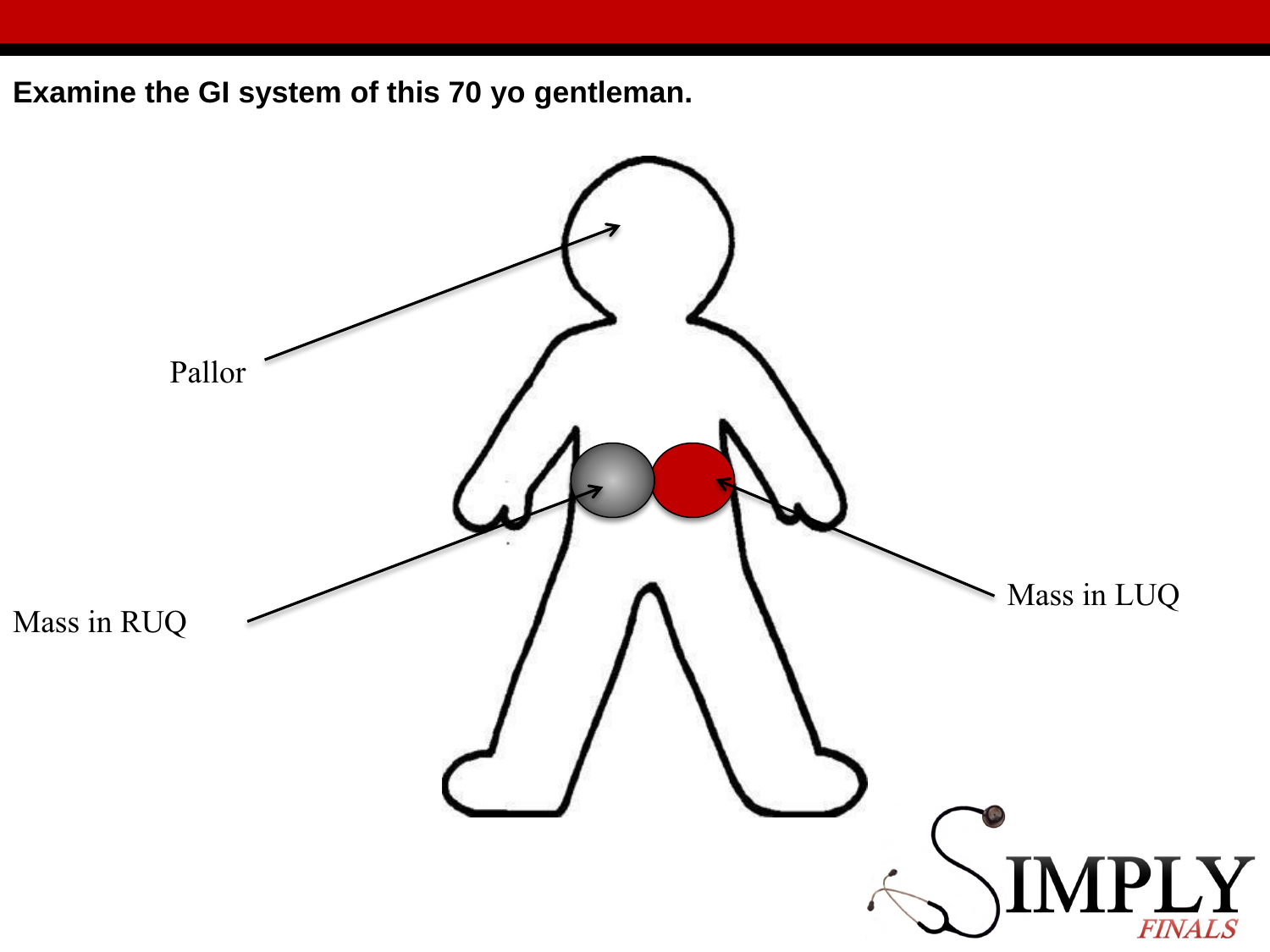Examine GI system of this 50yo IV Drug User.

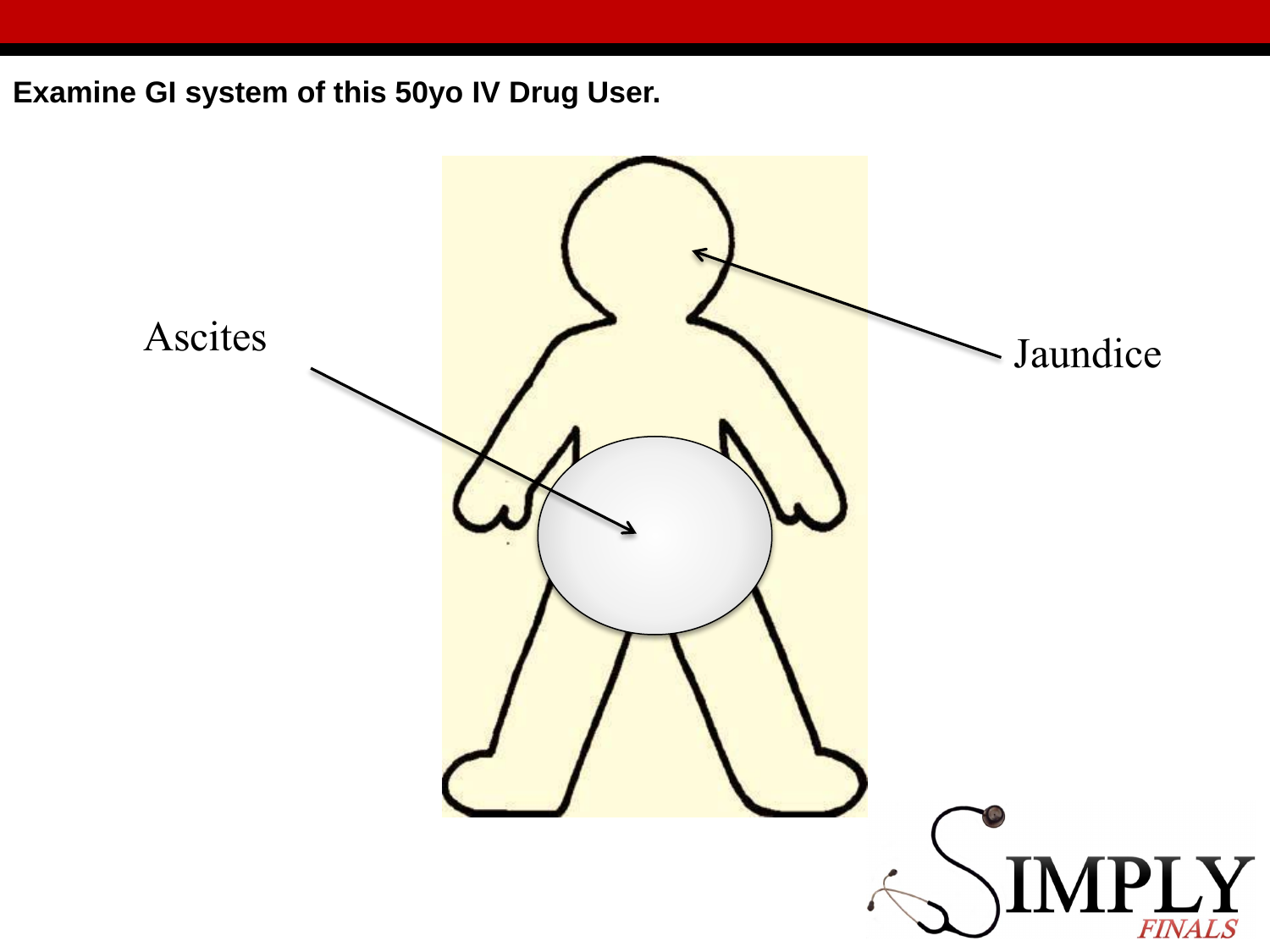## Regular TTAs

Examine and take focussed history of each system >2 times a week

- With feedback (exam-like practice)
- **Peer-peer** marking (with mark schemes)
- Present findings and offer management plan.
- Keep an eye on website for up to date recommended resources, [www.simplyrevision.org.uk](http://www.simplyrevision.org.uk)

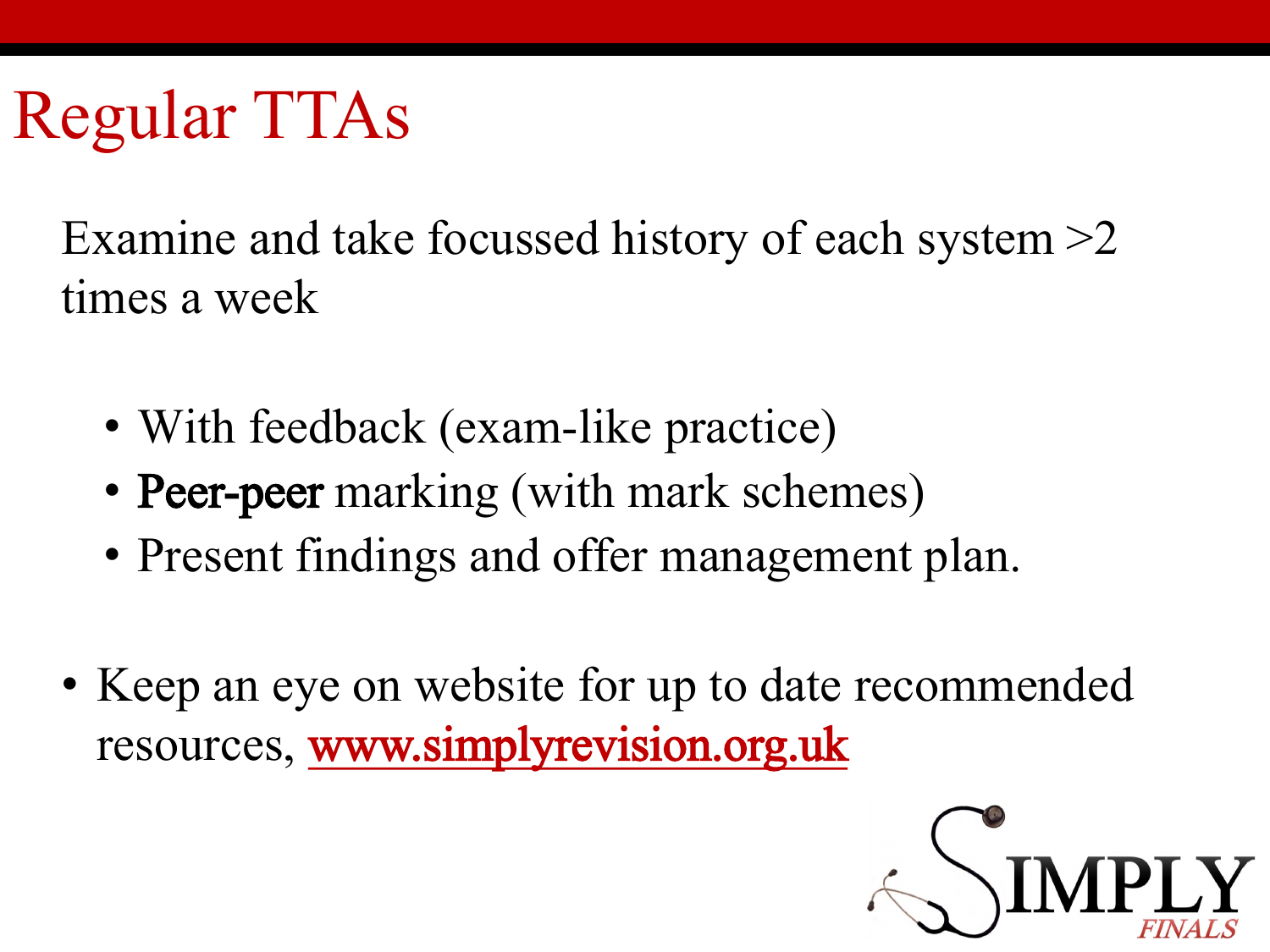### Next Week, March 4th

X-Rays Interpretation of Bloods (Part 2)



With Dr Adam Feather